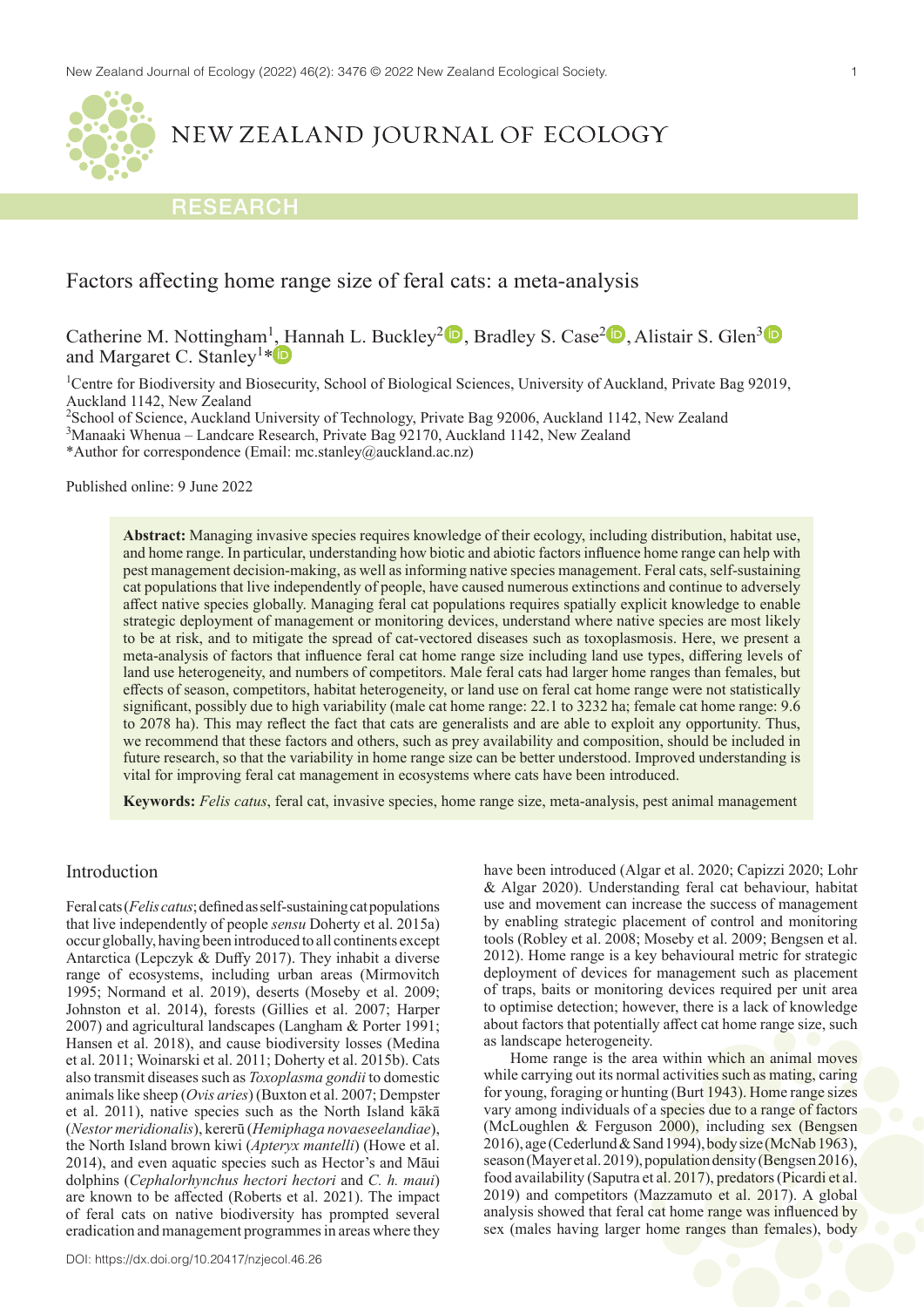size (larger cats have larger home ranges), population density (denser populations associated with smaller home ranges), and productivity of the environment (productive environments associated with smaller home ranges) (Bengsen et al. 2016). Although productivity can give us an indication of feral cat home range size, land use is a more direct way for managers to target specific areas for prioritising feral cat management. For managers, productivity is not likely to be a practical metric for implementation of feral cat management. Feral cats favour structurally complex habitat and use linear features as corridors for movement (Doherty et al. 2015a), so habitat heterogeneity and land use type could affect feral cat home range size. For example, McGregor et al. (2015) showed that cats had smaller home ranges when there was more riparian vegetation present. However, no studies have explicitly examined the influence of landscape heterogeneity on feral cat home range size.

We used a meta-analysis to investigate how variation in home range size estimates for feral cats is affected by: (1) sex, (2) season, (3) the presence or absence of competitors, and (4) habitat heterogeneity and land use. We predicted that: (1) males would have larger home range sizes than females because cats have a polygynous mating system and males move over larger areas to maximise the number of matings (Sandell 1989); (2) cats would have larger home ranges during the breeding season because they would be searching for mates (Sandell 1989); (3) the presence of interspecific competitors would be associated with larger home ranges because of the increased pressure on resources requiring a larger area to find sufficient prey and shelter (Glen & Dickman 2005; Molsher et al. 2017); and, (4) greater levels of landscape heterogeneity would be associated with smaller home ranges because of increased resources and potential hunting opportunities (Tews et al. 2004; Bengsen et al. 2012; Bevanda et al. 2015; McGregor et al. 2015).

# Methods

We collected feral cat home range data by searching the databases Scopus and Web of Science Core Collection (1900 to present) for published studies of feral cats and their home

ranges. We used combinations of the following search terms: 'feral', 'unowned', '*Felis catus*', 'cat', and 'home range', 'spatial use', 'movement pattern', 'territory' and 'utilisation distribution'. Feral cats were defined as being unowned with their needs not explicitly met by humans. Differentiating between stray and feral cats can be challenging as cats can be considered on a continuum between owned and feral (Bassett et al. 2020). Therefore, studies of feral cats in urban environments were included, although authors often noted that the cats were frequenting rubbish dumps and were possibly receiving supplemental food from other human sources. Additional studies found within cited reference lists were added, as well as publicly available theses and reports. Studies specifically researching stray cats or owned cats were excluded. Studies were also excluded if we were not able to determine their location on a map (six studies), if the quality of the satellite imagery viewed in a geographic information system (GIS) meant that the landscape could not be classified (two studies), if they did not use either very high frequency (VHF) or global positioning system (GPS) movement telemetry (two studies), or did not separate the male and female data (one study). Only home range data from adult individuals that had not been desexed were included.

A range of variables were extracted from each study, including the geographic location, season, and sex (Table 1). We determined if competitors were present or absent from a site using information given in the published study or by determining what other animals commonly occur in the area based on iNaturalist records (iNaturalist 2019).

For each study, we recorded which potential predictors of home range were significant ( $\alpha$  < 0.05). These predictors included demographic factors such as sex, age, and weight, whether the animal was feral or domestic, population density, season, habitat, whether home range was estimated during the day or night, and competitor relative abundance. The land use of each study site was also recorded. These included agricultural land, agricultural land with forests, agricultural land with woodlands and heath, arid, braided riverbed, crops with forest, forest, grassland, grassland with shrubs and woodland, heath, shrub, shrub and grassland, shrub and woodland, urban,

Table 1. Definitions of factors that can affect cat home range included in the meta-analysis.

| Factor                   | <b>Definition in model</b>                                                                                                                                                                                                                                                                                                                                                                                                    |  |  |  |
|--------------------------|-------------------------------------------------------------------------------------------------------------------------------------------------------------------------------------------------------------------------------------------------------------------------------------------------------------------------------------------------------------------------------------------------------------------------------|--|--|--|
| Land cover               | The principal habitat type within a 314 $km2$ area of the study (determined by a 10 km buffer around a GPS<br>coordinate given by the study or a central point of the stated study area). These included:<br>Developed – any infrastructure / Forest – continuous / Forest – diffuse / Forest – sparse / Shrubs – continuous /<br>Shrubs – diffuse / Shrubs – sparse / Grassland / Pond/River/Lake / Rock/Gravel/Sand / Crops |  |  |  |
| Competitor Index         | Mammalian predators: present or absent                                                                                                                                                                                                                                                                                                                                                                                        |  |  |  |
| Season                   | If it was possible to identify the season in which data were collected, the study was classed into one of two<br>seasons: non-breeding (data collected in autumn and winter) or breeding (spring and summer). If seasonal<br>classification was not possible they were grouped as unclassified.                                                                                                                               |  |  |  |
| Home range<br>estimators | 100% Minimum convex polygon (MCP) / 95% MCP / 100% Kernel density estimate (KDE) / 95% KDE                                                                                                                                                                                                                                                                                                                                    |  |  |  |
| Habitat                  | Principal components (PC)<br>PC1: Braided riverbeds mainly comprising gravel/rock/sand and river/pond/lake and grassland<br>PC2: Urban to peri-urban environments typified by developed infrastructure and crops<br>PC3: Landscapes with varying levels of forest compared to varying levels of shrubs<br>PC4: Landscapes with high levels of continuous shrubs and lower levels of diffuse shrubs                            |  |  |  |
| Habitat<br>heterogeneity | Shannon's Index: calculation based on the proportion of each of the different habitat types in each of the<br>landscapes                                                                                                                                                                                                                                                                                                      |  |  |  |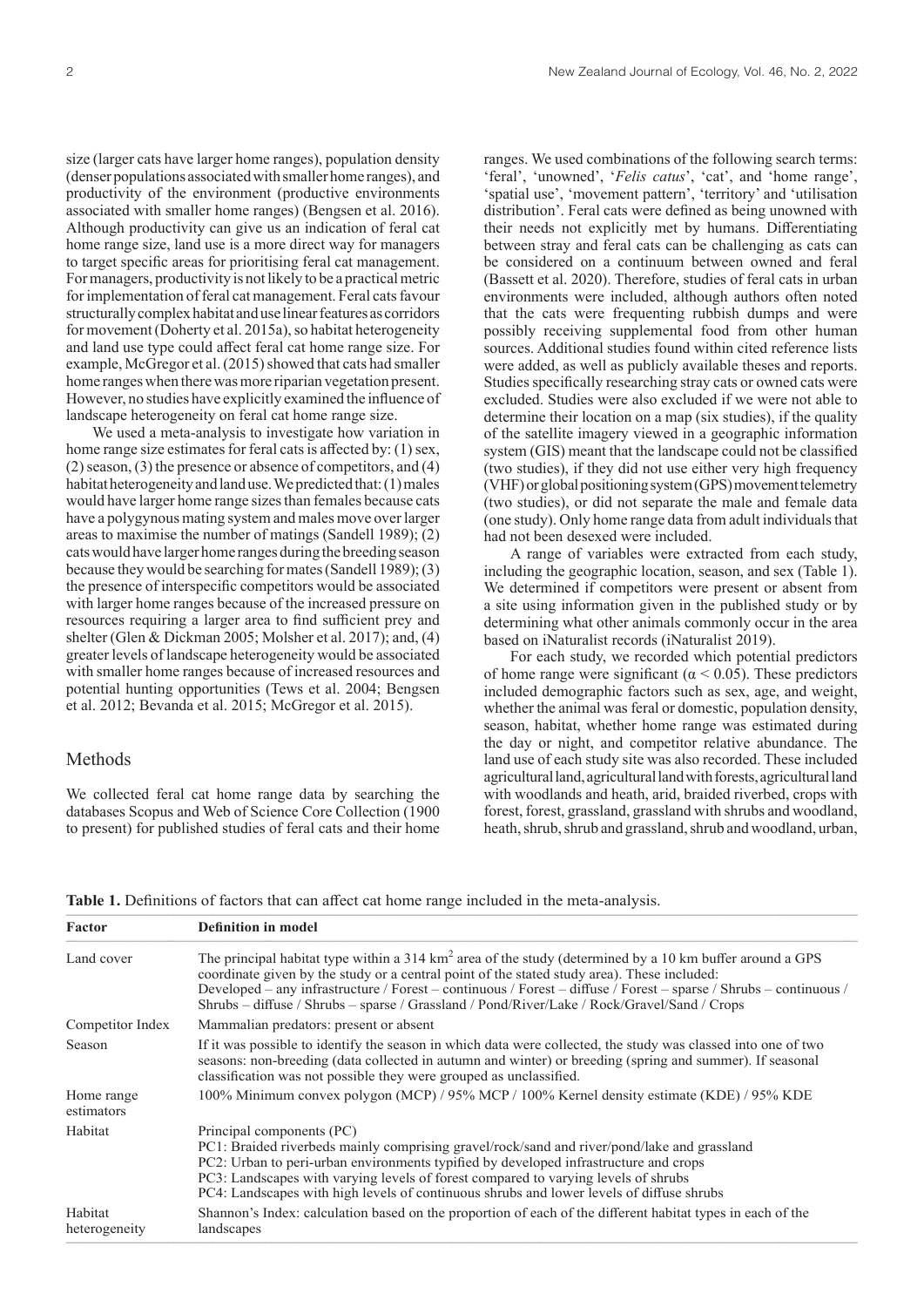urban and crops, urban with crops and forest, woodland, and woodland with heath.

### **Home Range Estimation Method**

Many studies used multiple methods of home range estimation (Appendix S1 in Supplementary Materials); however, for the meta-analysis we only used the estimation method that was common to most studies to allow for comparison. For example, 100% minimum convex polygon (MCP) was the most common home range estimation method, so if a study had used this method, then the 100% MCP results were used for our analysis. The second most common estimation method was 95% MCP, so if a study had not used 100% MCP but had used 95% MCP then this metric was used. The third most common method was 95% kernel density estimate (KDE), with one other method, 100% KDE, being included in one study. These values were then classified as the home range.

### **Season**

Due to a low number of studies recording data in autumn  $(n =$ 2) and spring  $(n = 2)$ , and many studies collecting data across seasons, the seasonal data were combined where possible into a breeding (spring and summer) and a non-breeding (autumn and winter) season. Data that could not be classified as either breeding or non-breeding were grouped as unclassified.

#### **Land cover**

We categorised land cover by creating 10 km buffers to give an area of 314 km<sup>2</sup> around GPS coordinates given by each study (or the midpoint of a study area) (Bengsen et al. 2016). We excluded studies where inadequate information was provided to locate the study area geographically. We manually delineated land cover types using aerial imagery at a scale of 1: 20 000 and calculated the percentage of each land cover type (Table 1). These were chosen as the main land cover types present in the study areas (Table 1). To quantify habitat heterogeneity, Shannon's Index using the natural logarithm was calculated using the proportions of each land use type within the buffer area using the vegan package (Oksanen et al. 2018).

A principal components analysis was conducted using the proportions of each land use type to reduce the number of land use variables. We included the first four principal components (PCs) (Table 1) in subsequent modelling because each explained more than 10% of the total variation. We also considered whether the study had been carried out on an island or on the mainland. Studies were classified as islands if they were conducted on sites surrounded by water (excluding the North and South Islands of New Zealand, Tasmania, and mainland Australia).

### **Competitor index**

Only 8 studies were undertaken in study locations where competitors were absent (Appendix S1) and the variation in home ranges among these studies was high, ranging from 19 to 2083 ha (Appendix S2). These studies were all based on offshore islands from Australia (*n* = 2), New Zealand (*n* = 3), Mexico (*n* =1), Northern Mariana Islands (*n* =1), and South Africa  $(n = 1)$ . In studies where competitors were present, competing species included stoats (*Mustela erminea*) and ferrets (*M. putorius furo*) in New Zealand, foxes (*Vulpes vulpes*) and dingoes (*Canis dingo*) in Australia, and coyotes (*Canis latrans*), mongooses (*Herpestes javanicus*) or foxes in North America and Europe. Animals were considered to be competitors if they shared common prey.

## **Statistical Analysis**

Of the 50 studies found in the literature search, we included 39 in the analysis (Appendix S1). To minimise multicollinearity in the meta-analysis modelling, Pearson's correlations and two-way analysis of variance (ANOVA) and tabulation (contingency tables) were used to test for relationships among the explanatory variables. No strong, significant correlations were observed (correlations were all less than 0.6 and/or  $P \leq$ 0.05), so all variables were included in the subsequent metaanalysis modelling. Home ranges were log-transformed to meet normality assumptions (Viechtbauer 2010). Home range estimators were split into: (1) home range and (2) core area, and a regression was conducted using the metafor package (Viechtbauer 2010) to determine if there were significant differences between the estimation methods before conducting further analysis. We were unable to conduct a meta-analysis using the core area which was defined as 50% MCP or KDE because only a small number of studies had calculated this  $(n=11)$ , so analyses proceeded using home range estimations  $(n = 39)$ .

A mixed effects meta-analysis was conducted where the home ranges (response variable) were regressed against season, sex, competitor presence or absence, Shannon's diversity index of habitat heterogeneity, land use (PC1, PC2, PC3 and PC4) as fixed effects, with a unique code for each study as a random effect using the package metafor (Viechtbauer 2010). An intercept-only model, a model with each individual factor and home range estimation method as factors, and a full model were compared using Akaike information criterion corrected for small sample size (AICc). The home range estimator was included as a factor because there were significant differences between results of 100% MCP and 95% MCP. All analyses were conducted using R version 3.6.1 (R Core Team 2019).

# Results

# **Study locations**

The 39 reviewed studies were from six continents, the majority being from Australia (*n* = 15) and New Zealand (*n* = 11) (Fig. 1). Of the remainder, most were from the Americas (USA = 9, Mexico = 1), and one each from Northern Mariana Islands, Italy, and South Africa. For the most part, the studies included in the analysis were carried out with the aim of improving feral cat management (31 studies), although five studies were for the purposes of disease management, while six studies specifically tracked feral cat home range as part of a bait efficacy study or post bait application (Appendix S3).

The majority of studies were in mixed agricultural-forest  $(n=7)$ , forest  $(n=5)$  or woodland  $(n=4)$ . Most studies were observational and simply measured the home range size of each cat. The effect of sex on home range was tested across all land cover types. Males were found to have significantly larger home ranges in agricultural, agricultural-forest, braided riverbed, forest, shrub, urban, urban-crops, urban-crops-forest, shrub-grassland, and woodland habitats (Fig. 2). The effect of cat weight had also been tested in nine studies across several land cover types (woodland, forest, heath, agriculture, shrub, grassland, urban) but significantly influenced home range size in only two studies from a woodland environment (Fig. 2). The effect of prey abundance had only been analysed in grassland and woodland (one study in each land cover) and was not significant in these cases. The effect of competitor abundance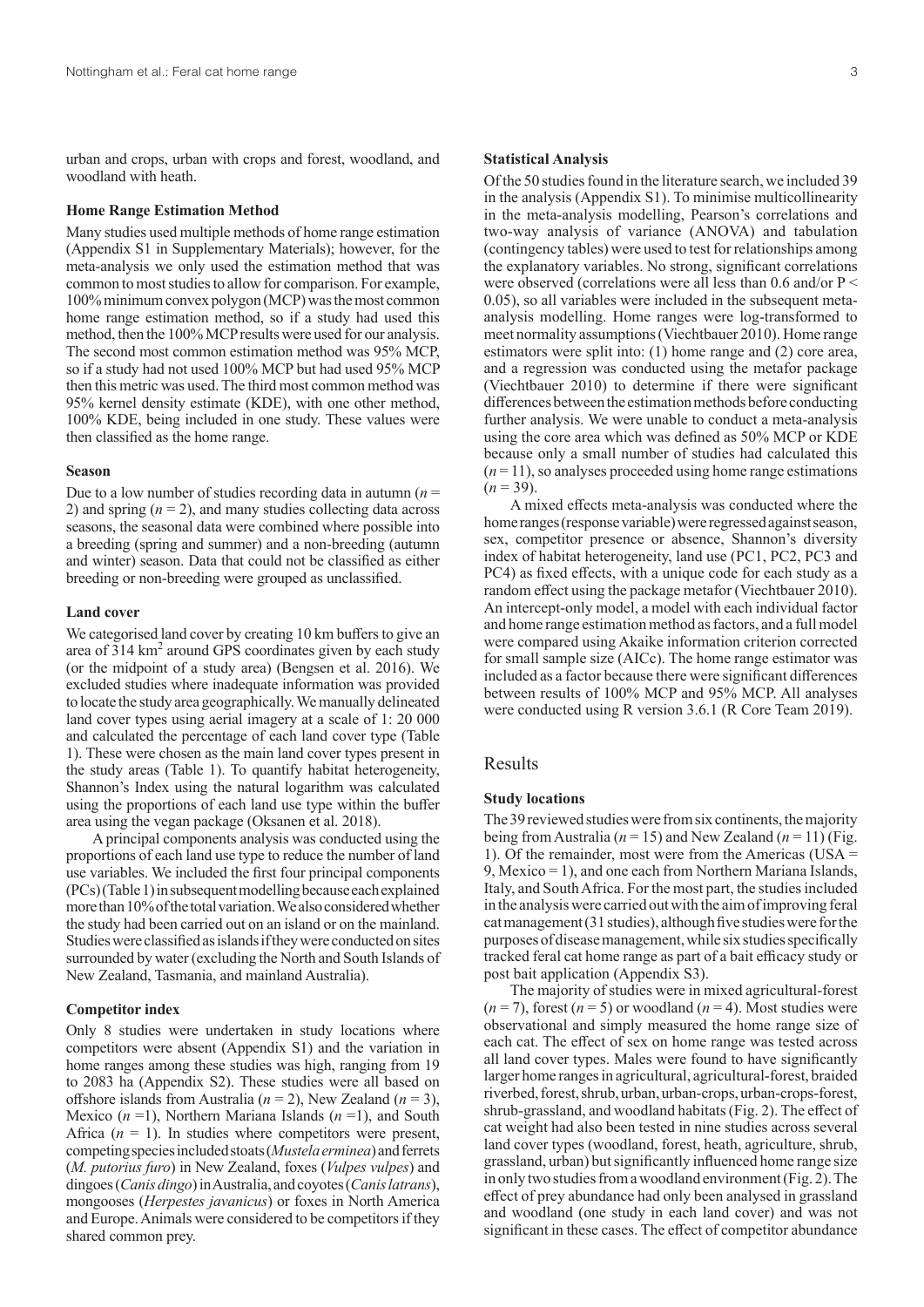

**Figure 1.** Map of the world showing the location of all the included studies  $(n = 39)$ .



**Figure 2**. The relative number of studies that analysed (a) and determined to be significant at P < 0.05 (b) the effects of different predictors on home range size across the different land cover types studied (Agricultural  $(n = 1)$ , Agriculturalforest  $(n = 7)$ , Agricultural-woodland-heath  $(n = 7)$ 1), Arid ( $n = 3$ ), Braided riverbed ( $n = 3$ ), Cropsforest  $(n = 1)$ , Forest  $(n = 5)$ , Grassland  $(n = 1)$ , Grassland-shrub-woodland  $(n=2)$ , Heath  $(n=1)$ , Shrub (*n* = 1), Shrub-grassland (*n* = 3), Shrubwoodland  $(n = 1)$ , Urban  $(n = 3)$ , Urban-crops  $(n = 2)$ , Urban-crops-forest  $(n = 1)$ , Woodland  $(n=4)$ , Woodland-heath  $(n=1)$ . The total number of studies included was 39.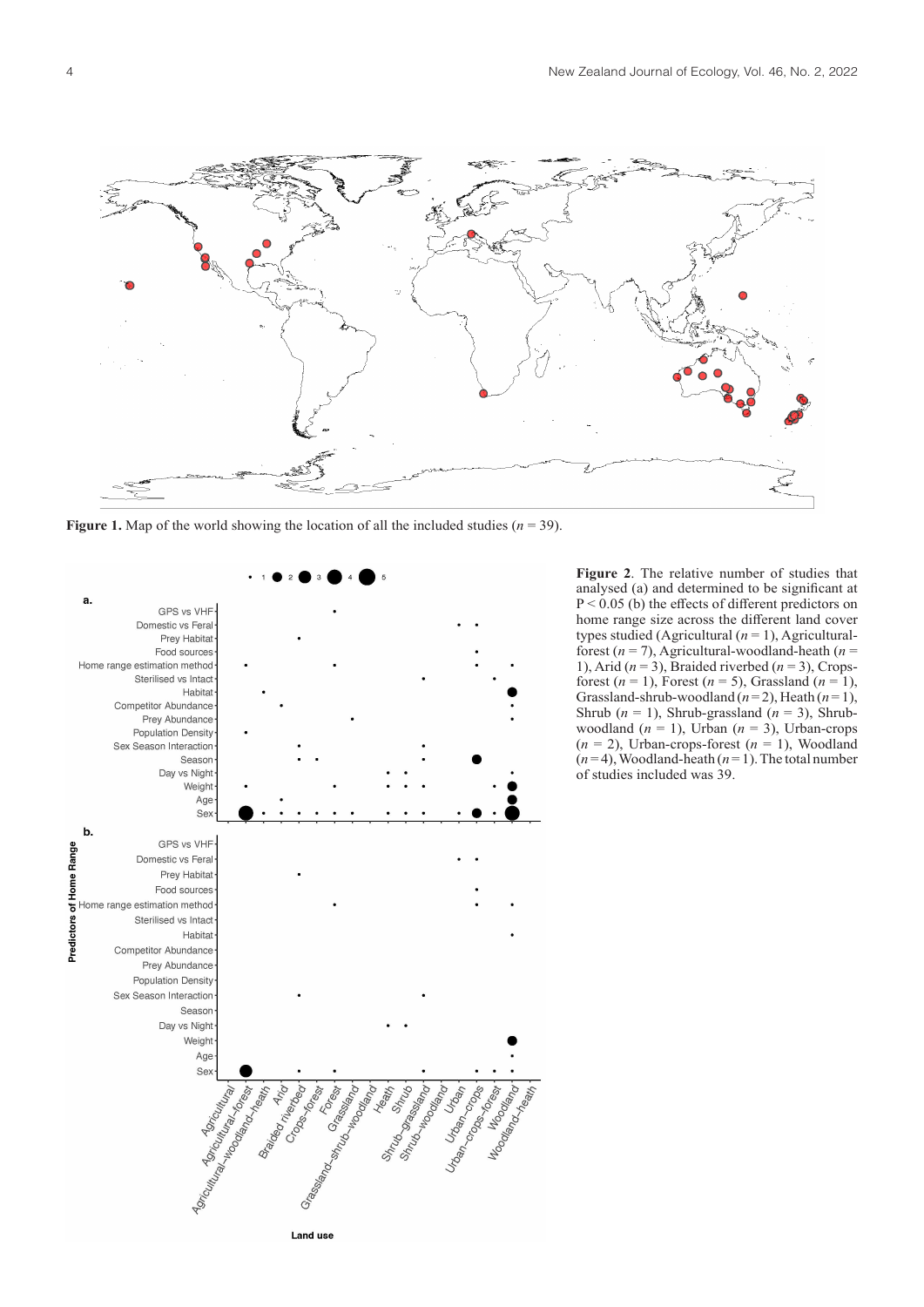had been tested in an arid and a woodland environment (one study in each land cover) and was not found to be significant.

### **Influence of biotic factors**

#### *Male and female home range sizes*

Female feral cats had significantly smaller home ranges than males ( $\beta$  =  $-1.00$ , S.E. = 0.49, P = 0.041; Table 2; Fig. 3). Male cats had home ranges from 22.1 to 3232 ha and female cats from 9.6 to 2078 ha.

### *Season*

There were 24 studies with home range sizes that were not classified by season (Appendix S4). Most of the studies that could be classified were done in cooler months when the cats

were unlikely to be breeding. These studies had home ranges varying from 43 to 3232 ha, while the breeding season had ranges from 92.2 to 2093 ha. Given the low sample size (breeding:  $n = 7$  and non-breeding:  $n = 16$  studies), high variability in the seasonal data was unsurprising and there was no significant difference between the breeding and nonbreeding seasons ( $\beta$  = -0.11, SE = 0.87, P = 0.899; Table 2; Appendix S4).

## *Competitor presence*

No significant difference was found between home ranges in areas with and without competitors ( $\beta$  = 0.75, SE = 0.65, P = 0.245; Table 2; Appendix S2).

**Table 2.** Results from the comparison of mixed effects models with the number of parameters (K), log likelihood (logLik), the deviance, small sample size corrected Akaike's information criterion values (AICc), the change in AICc relative to the best model ( $\triangle$ AICc), McFadden's pseudo R-Squared ( $\mathbb{R}^2$ ), Akaike weight (*wi*).

| <b>Models</b>                                        |  | logLik    | deviance | <b>AICc</b> | AAICc | $\mathbb{R}^2$ | wi   |
|------------------------------------------------------|--|-----------|----------|-------------|-------|----------------|------|
| Sex <sup>*+</sup> Home Range Estimator               |  | $-120.90$ | 18.76    | 255.19      | 0.00  | 0.04           | 0.32 |
| <b>Null</b>                                          |  | $-126.23$ | 29.41    | 256.64      | 1.45  | 0.00           | 0.15 |
| $PC1 +$ Home Range Estimator                         |  | $-122.03$ | 21.01    | 257.44      | 2.25  | 0.03           | 0.10 |
| Competitors Present or Absent + Home Range Estimator |  | $-122.26$ | 21.46    | 257.89      | 2.70  | 0.03           | 0.08 |
| Home Range Estimation and Shannon's Index            |  | $-122.39$ | 21.73    | 258.15      | 2.97  | 0.03           | 0.07 |
| $PC3 +$ Home Range Estimator                         |  | $-122.50$ | 21.94    | 258.37      | 3.18  | 0.03           | 0.07 |
| Island or Mainland + Home Range Estimator            |  | $-122.83$ | 22.61    | 259.04      | 3.85  | 0.03           | 0.06 |
| PC4 +Home Range Estimator                            |  | $-122.94$ | 22.82    | 259.25      | 4.06  | 0.03           | 0.05 |
| PC2 +Home Range Estimator                            |  | $-122.97$ | 22.89    | 259.32      | 4.13  | 0.03           | 0.04 |
| Season + Home Range Estimator                        |  | $-122.58$ | 22.11    | 261.03      | 5.84  | 0.03           | 0.04 |
| <b>Full Model</b>                                    |  | $-118.35$ | 13.64    | 272.61      | 11.58 | 0.06           | 0.02 |

\*indicates that the factor was significant in that model  $(P < 0.05)$ 



**Figure 3.** Male and female feral cat home range sizes for each of the studies included in the analysis ( $n = 39$ ) using a range of home range estimation methods, 100% MCP  $(n = 22)$ , 95% MCP  $(n = 12)$ 13), 100% KDE (*n* = 1), 95% KDE (*n* = 3), and data collected from across all seasons; non-breeding  $(n = 14)$ , breeding  $(n = 8)$ and unclassified  $(n = 29)$ .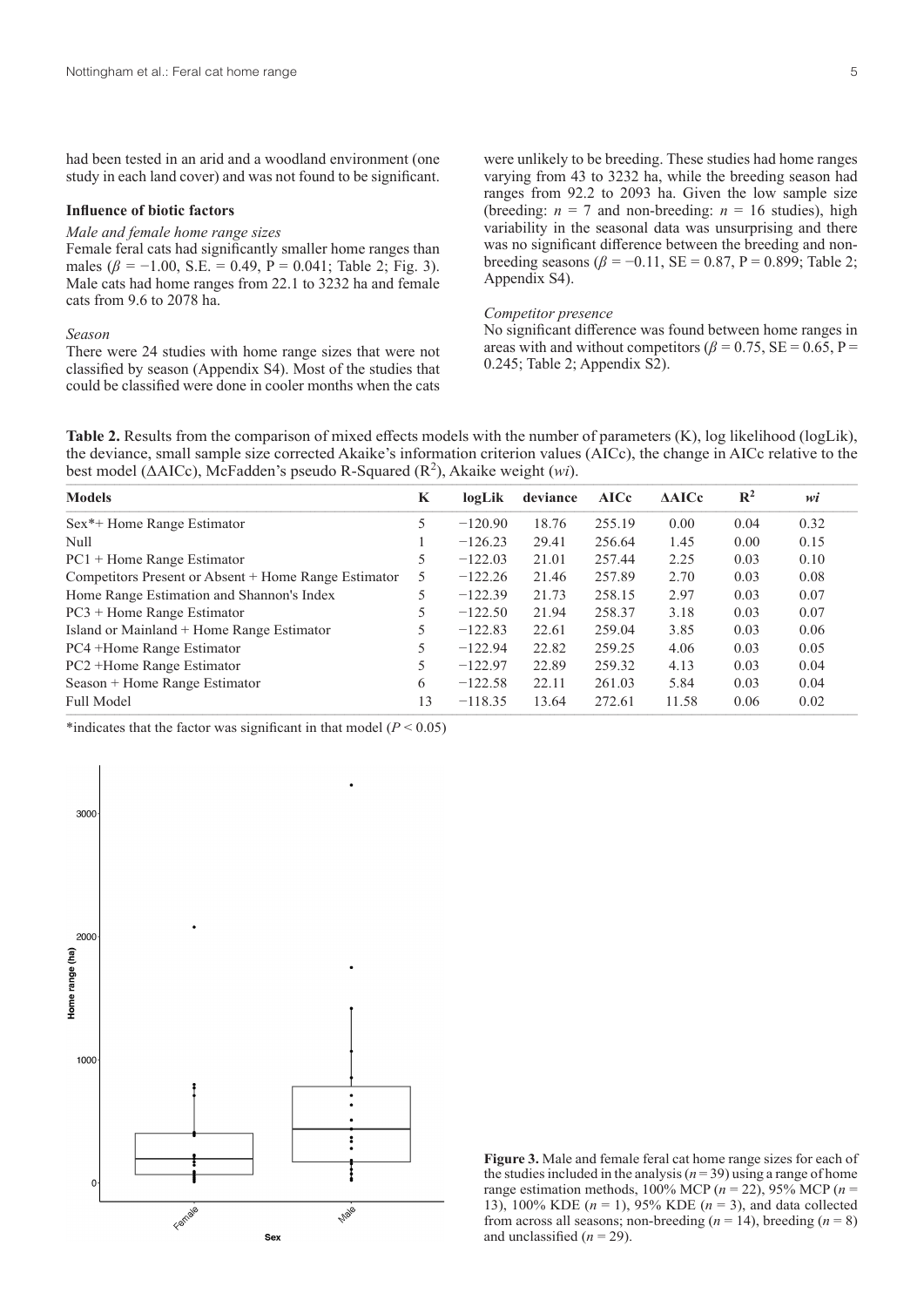There was wide variability in habitat heterogeneity, as measured by Shannon's Diversity Index; however, no significant relationship was observed with home range size ( $\beta = -0.39$ ,  $SE = 0.30$ ,  $P = 0.197$ ; Table 2; Appendix S5). The number of habitat types within study areas ranged from 1 to 11 (median  $= 5.$ 

Only 12 of the 39 studies were conducted on islands, ranging in size from 125 to 10 432 500 ha (median = 43 086 ha). The home ranges of cats on these islands ranged from 19–2083 ha (median  $= 246$  ha) and there was no significant difference in home range size found between studies on an island compared to the mainland ( $\beta$  = −0.34, SE = 0.53, P = 0.523; Table 2; Appendix S6).

All four components explained a total of 71% of the variation in the land use data and could be used to broadly differentiate the different land use types. Lower PC1 values characterised braided riverbed environments in New Zealand, while PC1 values around zero were associated with arid or semiarid land cover in Australia (percentage variance explained 25%; Appendix S7). Lower PC2 values represented studies with higher levels of developed land and crops while larger PC2 values represented studies with greater proportions of diffuse shrubs (percentage variance explained 17%; Appendix S7). Higher values on PC3 represented studies with varying levels of sparse, diffuse and continuous forest, whereas low values on PC3 represented landscapes with high levels of continuous or diffuse shrubs (percentage variance explained 15%; Appendix S7). PC4 showed that studies with high values represented environments with high levels of continuous shrubs and low levels of diffuse shrubs (percentage variance explained 11%; Appendix S7). There were no significant relationships between home range size and any of the principal components (P > 0.05; Table 2; Appendices S8–11).

### **Predictors of feral cat home range size**

From the mixed effects meta-analysis modelling, none of the models performed substantially better than the null model  $(\Delta AICc < 2)$ , indicating that, for this dataset, sex, season, and habitat variables were not good predictors of feral cat home range.

# Discussion

We show that, although there was a high level of variation in feral cat home range sizes, males had a significantly larger home range size than females. However, no significant differences were found between seasons, habitats, or studies with and without competitors present, suggesting there is no real effect of these predictors on home range. However, the high levels of variation in home range size in feral cats found in our study and others (e.g. Moseby et al. 2009; Bengsen et al. 2012), in addition to the small sample sizes of studies, large differences in study environments and climates, and significant bias toward studies from Australia and New Zealand, could all have contributed to the lack of explanatory power of the meta-analysis model. However, if general patterns in cat home range size are to be discerned, future research should emphasise large sample sizes, consistent and comparable data collection methods, and study designs that distinguish between male and female animals, and account for variation in seasonality and landscape factors. Bengsen et al (2016) found that larger cats have larger home ranges, and that cats living in more productive habitat have smaller home ranges. Our results suggest that it may be difficult to make further generalisations about what influences home range size of feral cats. Recent research on vertebrate pests suggests that individual-level behavioural variation or "personalities" are likely to play a role and effective management requires taking this into account (Garvey et al. 2020).

There was no effect of habitat type or heterogeneity on home range size. Our result, that habitat type and heterogeneity were not important for home range size, was consistent with previous studies; even when home range differences between different habitats have been directly tested, no significant differences were detected (Bengsen et al. 2012). However, although our results did not show any difference in feral cat home range size related to land cover type or the diversity of the landscape, cats have been shown to prefer habitats that are more structurally complex within their home range (Doherty et al. 2015a). Several studies could not be included in this review due to insufficient information in the paper or a lack of suitable aerial imagery to determine land cover. We cannot rule out that these issues, alongside the high level of variation among cat home range sizes both among and within studies, could have contributed to the lack of effect of habitat observed. Reviewed studies were also biased towards mixed land cover of agriculture and forest, forest, and arid habitats. Several studies assessed land cover within home ranges (Moseby et al. 2009; Strang 2018), but very few have examined the influence of land use at the landscape scale (Bengsen et al. 2012). Feral cat management, particularly trap placement, could be improved with a better understanding of how different habitat types and their configuration are likely to affect home ranges; this is particularly true in environments with changing land cover. The connectivity of the environment could potentially affect feral cat home range size as cats have shown a preference for moving though thicker vegetation cover (Moseby et al. 2009), riparian plantings (McGregor et al. 2015), and along linear features (Doherty et al. 2015a). Further research should test whether this preference is due to greater availability of resources (e.g. food) within those features or due to the reluctance of cats to move through an open landscape. Land cover changes, such as reforestation could also affect habitat use, home range sizes and the way cats move around the landscape, by providing movement barriers or corridors. Future research should consider not only how home range size differs among habitat types, but also how animal behaviour changes. This would provide crucial information for management, such as where devices should be placed, the size of area that should be covered, and whether management practices need to be adapted with changes in environment.

We found no difference in home ranges between islands or mainland areas even though 'island syndrome' can affect animals' morphology, ecology and behaviour (Blondel 2000; Meiri et al. 2005; Cuthbert et al. 2016). Islands can be small in area with scarce resources. Conversely, some islands have a concentration of food resources; for example, due to resource subsidies from marine systems (e.g. Fukami et al. 2006), or the presence of naive prey, such as nesting sea birds or turtles (Hilmer et al. 2010; Ratcliffe et al. 2010; MacLeod et al. 2020). Factors such as prey availability and the level of competition for that prey are likely to influence home range size on islands and this can be crucial for planning pest management on islands.

Competitor species composition differs widely throughout the world, potentially affecting the level of competitive pressure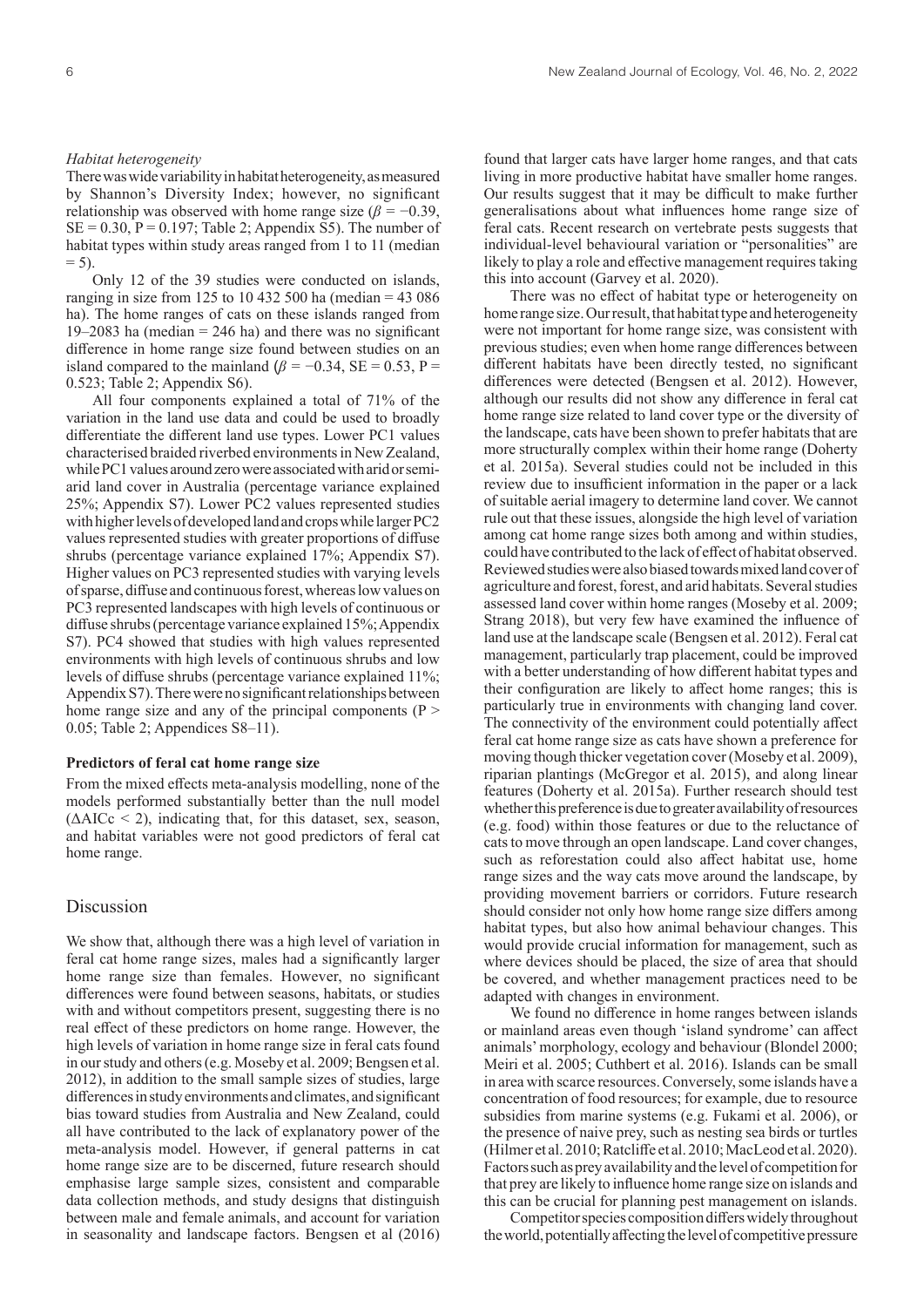on feral cats. Although small effects have been observed in some studies (e.g. Moseby et al. 2009), it is likely that competitors can suppress feral cats in some systems (Brook et al. 2012; Kennedy et al. 2012; Moseby et al. 2012). In many island environments, there are no other mammalian predators that can compete with cats (e.g. Harper 2007; Bengsen et al. 2012). In countries such as New Zealand, where the feral cat is the apex predator, its competitors are meso-competitors, such as stoats and ferrets (Norbury et al. 2013; Garvey et al. 2016). In contrast, foxes and dingoes in Australia are competitively dominant over cats (Brook et al. 2012; Moseby et al. 2012; Wysong et al. 2020). North America and Europe have a range of potential competitors such as coyotes and foxes (Phillips et al. 2007; Horn et al. 2011; Shamoon et al. 2017). Due to lack of data available for this review, we were unable to look at relative abundance of competitors; rather, they were classified as present or absent, and there were only eight studies where competitors were absent. Ideally, relative numbers of each competitor or predator species would be documented, and the relative interaction strengths estimated. For example, Strang (2018) investigated the effect of intra-specific competition by measuring changes in feral cat home range after a reduction in population density. Removal of male feral cats led to increased home range sizes of remaining males (Strang 2018).

Future research should also consider the effect of changes in competitor populations, especially if there is the potential for meso-predator or competitor release following pest control (Ritchie & Johnson 2009). Direct and indirect effects are likely to be complex and could occur in Australia with fox control (Mahon 2009) and in NewZealand with the planned "Predator Free NewZealand" programme to eradicate mustelids (Russell et al. 2015). For example, a study that directly measured feral cat home range before and after the removal of foxes (Molsher et al. 2017) observed a weak relationship with age, whereby older cats increased their home ranges following fox removal (Molsher et al. 2017).

Further research on how prey abundance affects feral cat home range size is an important research gap highlighted by this review; prey effects were investigated directly in only four studies and were not measured in a way that was comparable across studies. Invasive predator species freed from biotic constraints of their native habitats can be driven by bottom-up processes (Osenberg & Mittelbach 1996; Russell & Kaiser-Bunbury 2019). In bottom-up driven systems, prey abundance can limit predator populations (Cruz et al. 2013; Norbury 2017) and thus, prey are likely to have an important effect on home range size and habitat use by feral cats (Fitzgerald & Karl 1986). Critically, where prey numbers were reduced experimentally in one study, feral cats dispersed greater distances from their range centre (Norbury et al. 1998). This demonstrates the importance of prey as a potential influence on feral cat behaviour and movement. Other studies did not find a significant relationship between home range size and rabbit (*Oryctolagus cuniculus*) population density (Molsher et al. 2005). Quantifying when and why food availability is a determining factor on home range is critical for decision making in pest management, particularly if key prey species are being controlled. For example, rabbit population management could impact the way feral cats use the landscape. Understanding this and being able to predict changes in feral cat movement are important for feral cat control and for understanding how feral cat movement could impact native species (Courchamp et al. 2000).

Managers need to be aware of the high individual variability

of feral cat home range size when applying research results to feral cat control. Male home ranges are significantly larger than those of females on average, so the sexes should always be distinguished in home range studies. We also recommend that any future work determining feral cat home ranges also measures factors that could influence home range size, such as prey relative abundances.

# Acknowledgements

Funding from the University of Auckland Doctoral Scholarship. We also thank the anonymous reviewers for improving an earlier version of this manuscript.

## Data availability

The data and code from this article are openly available at https://github.com/cnot147/Feral-cat-home-range-metaanalysis-code.

# Author contributions

CMN conceived the idea, data collection, conducted the data analysis and wrote the manuscript. MCS, ASG, BSC and HLB developed the idea, wrote, and edited the manuscript.

# References

- Algar D, Johnston M, Tiller C 2020. Feral cat eradication on Dirk Hartog Island, Western Australia. Biological Invasions. 22: 1037–1054.
- Bassett IE, McNaughton EJ, Plank GD, Stanley MC 2020. Cat ownership and proximity to significant ecological areas influence attitudes towards cat impacts and management practices. Environmental Management. 66: 30–41.
- Bengsen AJ, Butler JA, Masters P 2012. Applying home-range and landscape-use data to design effective feral-cat control programs. Wildlife Research. 39: 258–265.
- Bengsen AJ, Algar D, Ballard G, Buckmaster T, Comer S, Fleming PJS, Friend JA, Johnston M, McGregor H, Moseby K, Zewe F 2016. Feral cat home-range size varies predictably with landscape productivity and population density. Journal of Zoology. 298: 112–120.
- Bevanda M, Fronhofer EA, Heurich M, Muller J, Reineking B, Sponseller R 2015. Landscape configuration is a major determinant of home range size variation. Ecosphere. 6: 1–12.
- Blondel J 2000. Evolution and ecology of birds on islands: trends and prospects. Vie milieu. 50: 205–220.
- Brook LA, Johnson CN, Ritchie EG 2012. Effects of predator control on behaviour of an apex predator and indirect consequences for mesopredator suppression. Journal of Applied Ecology. 49: 1278–1286.
- Burt WH 1943. Territoriality and home range concepts as applied to mammals. Journal of Mammalogy. 24: 346–352.
- Buxton D, Maley SW, Wright SE, Rodger S, Bartley P, Innes EA 2007. *Toxoplasma gondii* and ovine toxoplasmosis: new aspects of an old story. Veterinary Parasitology. 149: 25–28.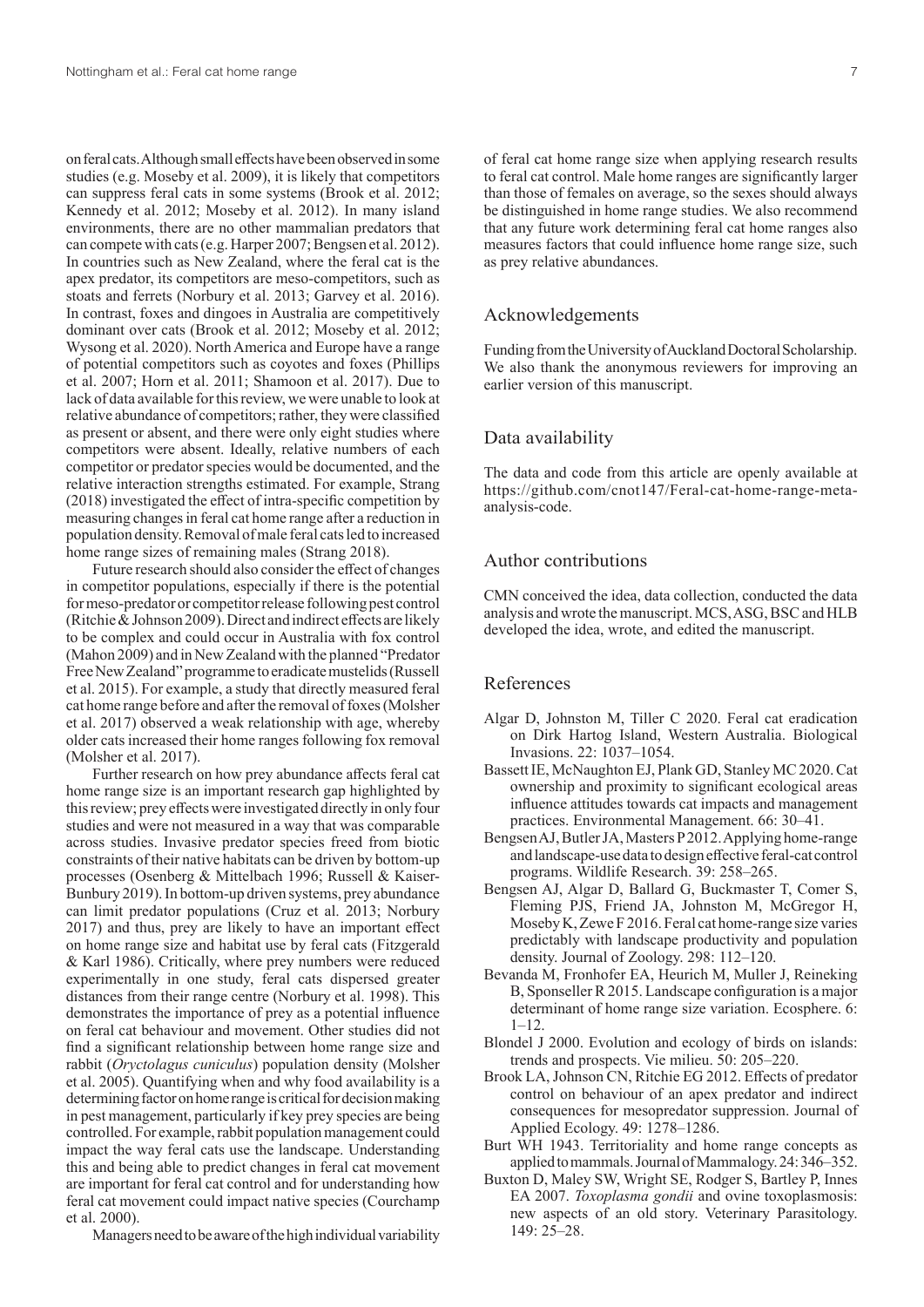- Capizzi D 2020. A review of mammal eradications on Mediterranean islands. Mammal Review. 50: 124–135.
- Cederlund G & Sand H 1994. Home-range size in relation to age and sex in moose. Journal of Mammalogy. 75: 1005–1012.
- Courchamp F, Langlais M, Sugihara G 2000. Rabbits killing birds: modelling the hyperpredation process. Journal of Animal Ecology. 69: 154–164.
- Cruz J, Glen AS, Pech RP 2013. Modelling landscape-level numerical responses of predators to prey: the case of cats and rabbits. Plos One. 8: e73544.
- Cuthbert RJ, Wanless RM, Angel A, Burle M, Hilton GM, Louw H, Visser P, Wilson JW, Ryan PG 2016. Drivers of predatory behavior and extreme size in house mice *Mus musculus* on Gough Island. Journal of Mammalogy. 97: 533–544.
- Dempster RP, Wilkins M, Green RS, de Lisle GW 2011. Serological survey of *Toxoplasma gondii* and *Campylobacter fetus* in sheep from New Zealand. New Zealand Veterinary Journal. 59: 155–159.
- Doherty TS, Bengsen AJ, Davis RA 2015a. A critical review of habitat use by feral cats and key directions for future research and management. Wildlife Research. 41: 435–446.
- Doherty TS, Davis RA, van Etten EJB, Algar D, Collier N, Dickman CR, Edwards G, Masters P, Palmer R, Robinson S 2015b. A continental-scale analysis of feral cat diet in Australia. Journal of Biogeography. 42: 964–975.
- Fitzgerald BM & Karl BJ 1986. Home range of feral house cats (*Felis catus* L.) in forest of the Orongorongo Valley, Wellington, New Zealand. New Zealand Journal of Ecology. 9: 71–81.
- Fukami T, Wardle DA, Bellingham PJ, Mulder CPH, Towns DR, Yeates GW, Bonner KI, Durrett MS, Grant-Hoffman MN, Williamson WM 2006. Above- and below-ground impacts of introduced predators in seabird-dominated island ecosystems. Ecology Letters. 9: 1299–1307.
- Garvey PM, Glen AS, Pech RP 2016. Dominant predator odour triggers caution and eavesdropping behaviour in a mammalian mesopredator. Behavioral Ecology and Sociobiology. 70: 481–492.
- Garvey PM, Banks PB, Suraci JP, Bodey TW, Glen AS, Jones CJ, McArthur C, Norbury GL, Price CJ, Russell JC, Sih A 2020. Leveraging motivations, personality, and sensory cues for vertebrate pest management. Trends in Ecology and Evolution. 35: 990-1000.
- Gillies CA, Graham PJ, Clout MN 2007. Home ranges of introduced mammalian carnivores at Trounson Kauri Park, Northland, New Zealand. New Zealand Journal of Zoology. 34: 317–333.
- Glen AS & Dickman CR 2005. Complex interactions among mammalian carnivores in Australia, and their implications for wildlife management. Biological Reviews of the Cambridge Philosophical Society. 80: 387–401.
- Hansen CM, Paterson AM, Ross JG, Ogilvie SC 2018. Estimating feral cat (*Felis catus*) density in a rural to urban gradient using camera trapping. New Zealand Journal of Zoology. 45: 213–226.
- Harper GA 2007. Habitat selection of feral cats (*Felis catus*) on a temperate, forested island. Austral Ecology. 32: 305–314.
- Hilmer SS, Algar D, Johnston M 2010. Opportunistic observation of predation of loggerhead turtle hatchlings by feral cats on Dirk Hartog Island, Western Australia. Journal of the Royal Society of Western Australia. 93: 141–146.
- Horn JA, Mateus-Pinilla N, Warner RE, Heske EJ 2011. Home

range, habitat use, and activity patterns of free-roaming domestic cats. Journal of Wildlife Management. 75: 1177–1185.

- Howe L, Hunter S, Burrows E, Roe W 2014. Four cases of fatal toxoplasmosis in three species of endemic New Zealand birds. Avian Diseases. 58: 171–175.
- iNaturalist 2019. iNaturalist. https://www.inaturalist.org. (Accessed 23 September 2019).
- Johnston M, Bould L, O'Donoghue M, Holdsworth M, Marmion P, Bilney R, Reside AE, Caldwell D, Gaborov R, Gentles T 2014. Field efficacy of the Curiosity® bait for management of a feral cat population at Roxby Downs, South Australia. Arthur Rylah Institute for Environmental Research Technical Report Series No. 253. Heidelberg, Department of Environment and Primary Industries. 45 p.
- Kennedy M, Phillips BL, Legge S, Murphy SA, Faulkner RA 2012. Do dingoes suppress the activity of feral cats in northern Australia? Austral Ecology. 37: 134–139.
- Langham NPE & Porter RER 1991. Feral cats (*Felis catus L*.) on New Zealand farmland. i. home range. Wildlife Research. 18: 741–760.
- Lepczyk CA & Duffy DC 2017. Feral cats. In: Pitt WC, Beasley GW, Witmer GW eds. Ecology and management of terrestrial vertebrate invasive species in the United States. CRC Press, Boca Raton. Pp. 269–288.
- Lohr CA & Algar D 2020. Managing feral cats through an adaptive framework in an arid landscape. Science of the Total Environment. 720: 137631.
- MacLeod A, Cooke SC, Trillmich F 2020. The spatial ecology of invasive feral cats *Felis catus* on San Cristóbal, Galápagos: first insights from GPS collars. Mammal Research. 65: 621–628.
- Mahon PS 2009. Targeted control of widespread exotic species for biodiversity conservation: the red fox (*Vulpes vulpes*) in New South Wales, Australia. Ecological Management and Restoration. 10: S59–S69.
- Mayer M, Ullmann W, Heinrich R, Fischer C, Blaum N, Sunde P 2019. Seasonal effects of habitat structure and weather on the habitat selection and home range size of a mammal in agricultural landscapes. Landscape Ecology. 10: 2279–2294.
- Mazzamuto MV, Morandini M, Panzeri M, Wauters LA, Preatoni DG, Martinoli A 2017. Space invaders: effects of invasive alien Pallas's squirrel on home range and body mass of native red squirrel. Biological Invasions. 19: 1863–1877.
- McGregor HW, Legge S, Potts J, Jones ME, Johnson CN 2015. Density and home range of feral cats in north-western Australia. Wildlife Research. 42: 223–231.
- McLoughlen PD & Ferguson SH 2000. A hierarchical pattern of limiting factors helps explain variation in home range size. Ecoscience. 7: 123–130.
- McNab BK 1963. Bioenergetics and the determination of home range size. The American Naturalist. 97: 133–140.
- Medina FM, Bonnaud E, Vidal E, Tershy BR, Zavaleta ES, Josh Donlan C, Keitt BS, Le Corre M, Horwath SV, Nogales M 2011. A global review of the impacts of invasive cats on island endangered vertebrates. Global Change Biology. 17: 3503–3510.
- Meiri S, Dayan T, Simberloff D 2005. Area, isolation and body size evolution in insular carnivores. Ecology Letters. 8: 1211–1217.
- Mirmovitch V 1995. Spatial organisation of urban feral cats (*Felis catus*) in Jerusalem. Wildlife Research. 22: 299–310.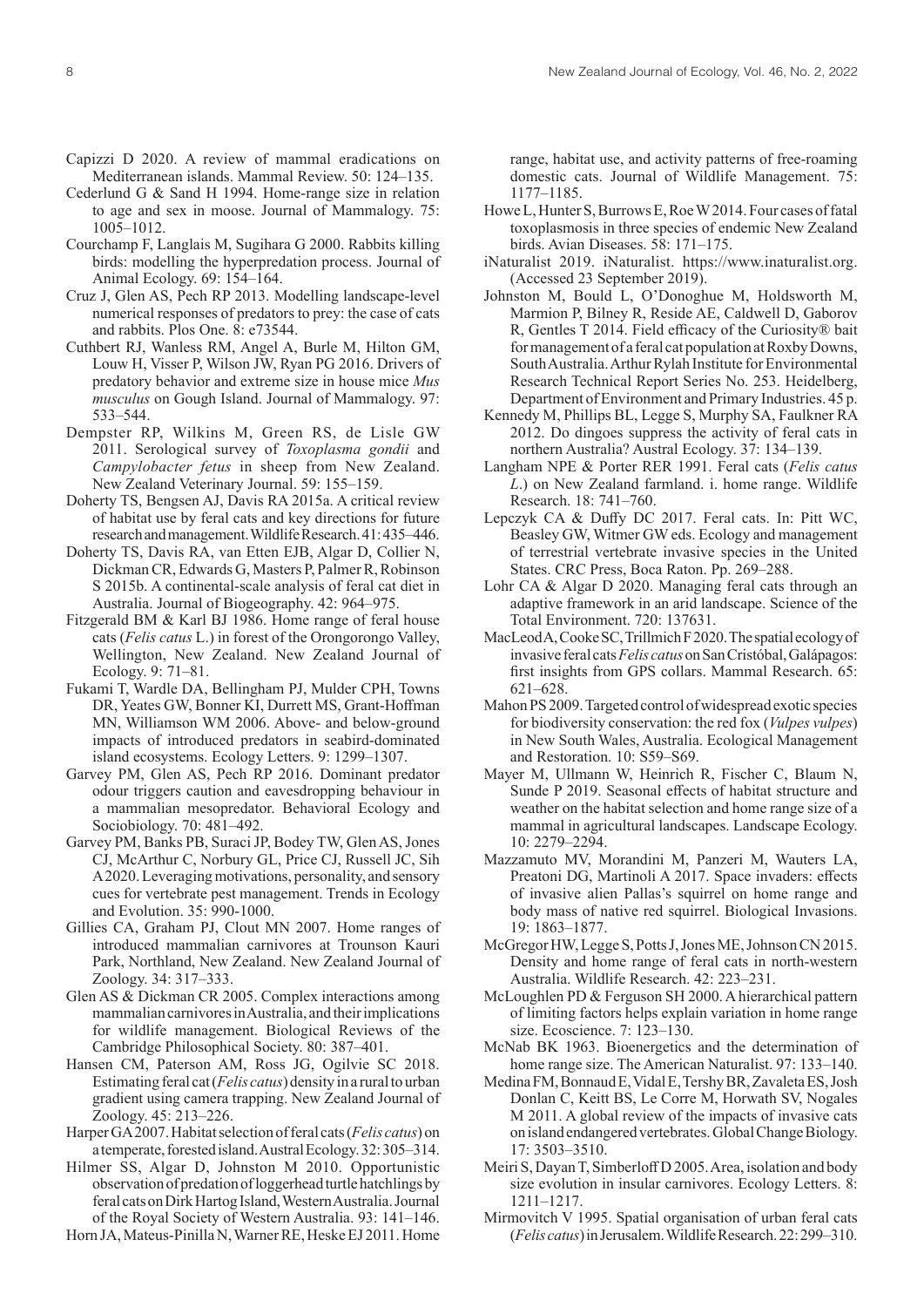- Molsher R, Dickman C, Newsome A, Müller W 2005. Home ranges of feral cats (*Felis catus*) in central-western New South Wales, Australia. Wildlife Research. 32: 587–595.
- Molsher R, Newsome AE, Newsome TM, Dickman CR 2017. Mesopredator management: effects of red fox control on the abundance, diet and use of space by feral cats. PLoS ONE. 12: e0168460.
- Moseby KE, Stott J, Crisp H 2009. Movement patterns of feral predators in an arid environment – implications for control through poison baiting. Wildlife Research. 36: 422–435.
- Moseby KE, Neilly H, Read JL, Crisp HA 2012. Interactions between a top order predator and exotic mesopredators in the Australian rangelands. International Journal of Ecology. 2012: e250352.
- Norbury G 2017. The case for 'bottom-up' pest management. New Zealand Journal of Ecology. 41: 271–277.
- Norbury GL, Norbury DC, Heyward RP 1998. Behavioral responses of two predator species to sudden declines in primary prey. Journal of Wildlife Management. 62: 45–58.
- Norbury G, Byrom A, Pech R, Smith J, Clarke D, Anderson D, Forrester G 2013. Invasive mammals and habitat modification interact to generate unforeseen outcomes for indigenous fauna. Ecological Applications. 23: 1707–1721.
- Normand C, Urbanek RE, Gillikin MN 2019. Population density and annual and seasonal space use by feral cats in an exurban area. Urban Ecosystems. 22: 303–313.
- Oksanen J, Blanchet G, Friendly M, Kindt R, Legendre P, McGlinn D, Minchin PR, O'Hara RB, Simpson GL, Solymos P, Stevens H, Szoecs E, Wagner H 2018. vegan: community ecology package. https://CRAN.R-project. org/package=vegan.
- Osenberg, CW & Mittelbach, GG 1996. The relative importance of resource limitation and predator limitation in food chains. In: Polis GA, Winemiller KO eds. Food webs: integration of patterns and dynamics. New York, Chapman and Hall. Pp. 134–148.
- Phillips RB, Winchell CS, Schmidt RH 2007. Dietary overlap of an alien and native carnivore on San Clemente Island, California. Journal of Mammalogy. 88: 173–180.
- Picardi S, Basille M, Peters W, Ponciano JM, Boitani L, Cagnacci F 2019. Movement responses of roe deer to hunting risk. Journal of Wildlife Management. 83: 43–51.
- R Core Team 2019. R: A language and environment for statistical computing. R Foundation for Statistical Computing., Vienna, Austria.
- Ratcliffe N, Bell M, Pelembe T, Boyle D, Benjamin R, White R, Godley B, Stevenson J, Sanders S 2010. The eradication of feral cats from Ascension Island and its subsequent recolonization by seabirds. Oryx. 44: 20–29.
- Ritchie EG & Johnson CN 2009. Predator interactions, mesopredator release and biodiversity conservation. Ecology Letters. 12: 982–998.
- Roberts JO, Jones HFE, Roe WD 2021. The effects of *Toxoplasma gondi*i on NewZealand wildlife: implications for conservation and management. Pacific Conservation Biology. 27: 208–220.
- Robley A, Ramsey D, Woodford L, Lindeman M, Johnston M, Forsyth D 2008. Evaluation of detection methods and sampling designs used to determine the abundance of feral cats. Arthur Rylah Institute for Environmental Research. Heidelberg, Department of Sustainability and Environment. 28 p.

Russell JC & Kaiser-Bunbury CN 2019. Consequences of

multispecies introductions on island ecosystems. Annual Review of Ecology, Evolution, and Systematics. 50: 169–190.

- Russell JC, Innes JG, Brown PH, Byrom AE 2015. Predatorfree New Zealand: conservation country. BioScience. 65: 520–525.
- Sandell M 1989. The mating tactics and spacing patterns of solitary carnivores. In: Gittleman JL ed. Carnivore behavior, ecology, and evolution. Boston, Springer. Pp. 164–182.
- Saputra F, Perwitasari-Farajallah D, Suci Utami-Atmoko S, Ariyanto T, van Noordwijk MA 2017. Monthly range of adolescent orangutans (*Pongo pygmaeus wurmbii*) based on fruit availability in tuanan orangutan research station, Central Kalimantan, Indonesia. Biodiversitas. 18: 1445–1452.
- Shamoon H, Saltz D, Dayan T 2017. Fine-scale temporal and spatial population fluctuations of medium sized carnivores in a Mediterranean agricultural matrix. Landscape Ecology. 32: 1243–1256.
- Strang K. 2018, The ecology of feral cats (*Felis catus*) on a New Zealand offshore island: considerations for management. Unpublished PhD thesis, Massey University, Manawatu, New Zealand.
- Tews J, Brose U, Grimm V, Tielbörger K, Wichmann MC, Schwager M, Jeltsch F 2004. Animal species diversity driven by habitat heterogeneity/diversity: the importance of keystone structures. Journal of Biogeography. 31: 79–92.
- Viechtbauer W 2010. Conducting meta-analyses in R with the metafor package. Journal of Statistical Software. 36: 1–48.
- Woinarski JCZ, Ward S, Mahney T, Bradley J, Brennan K, Ziembicki M, Fisher A 2011. The mammal fauna of the Sir Edward Pellew island group, Northern Territory, Australia: refuge and death-trap. Wildlife Research. 38: 307–322.
- Wysong ML, Hradsky BA, Iacona GD, Valentine LE, Morris K, Ritchie EG 2020. Space use and habitat selection of an invasive mesopredator and sympatric, native apex predator. Movement Ecology. 8: 1–14.

Received: 23 November 2021; accepted: 28 February 2022 Editorial board member: Audrey Lustig

# Supplementary material

Additional supporting information may be found in the supplementary material file for this article:

**Appendix S1**. List of studies that looked at feral cat home range size with the country where the study was carried out, the data collection methods, the data analysis methods, sample size (Females: Males), climate, if competitors are present in the environment, if prey information was provided by the study and if the study was included in our meta-analysis

**Appendix S2.** Feral cat home range sizes where competitors were present or absent  $(n = 39$  studies) using a range of home range estimation methods,  $100\%$  MCP ( $n = 22$ ), 95% MCP (*n* = 13), 100% KDE (*n* = 1), 95% KDE (*n* = 3), data collected from across all seasons; non-breeding  $(n = 14)$ , breeding  $(n = 14)$ 8) and unclassified  $(n = 29)$  and for male  $(n = 47)$  and female  $(n = 46)$  feral cats.

**Appendix S3.** The stated aim of each of the studies included in the analysis